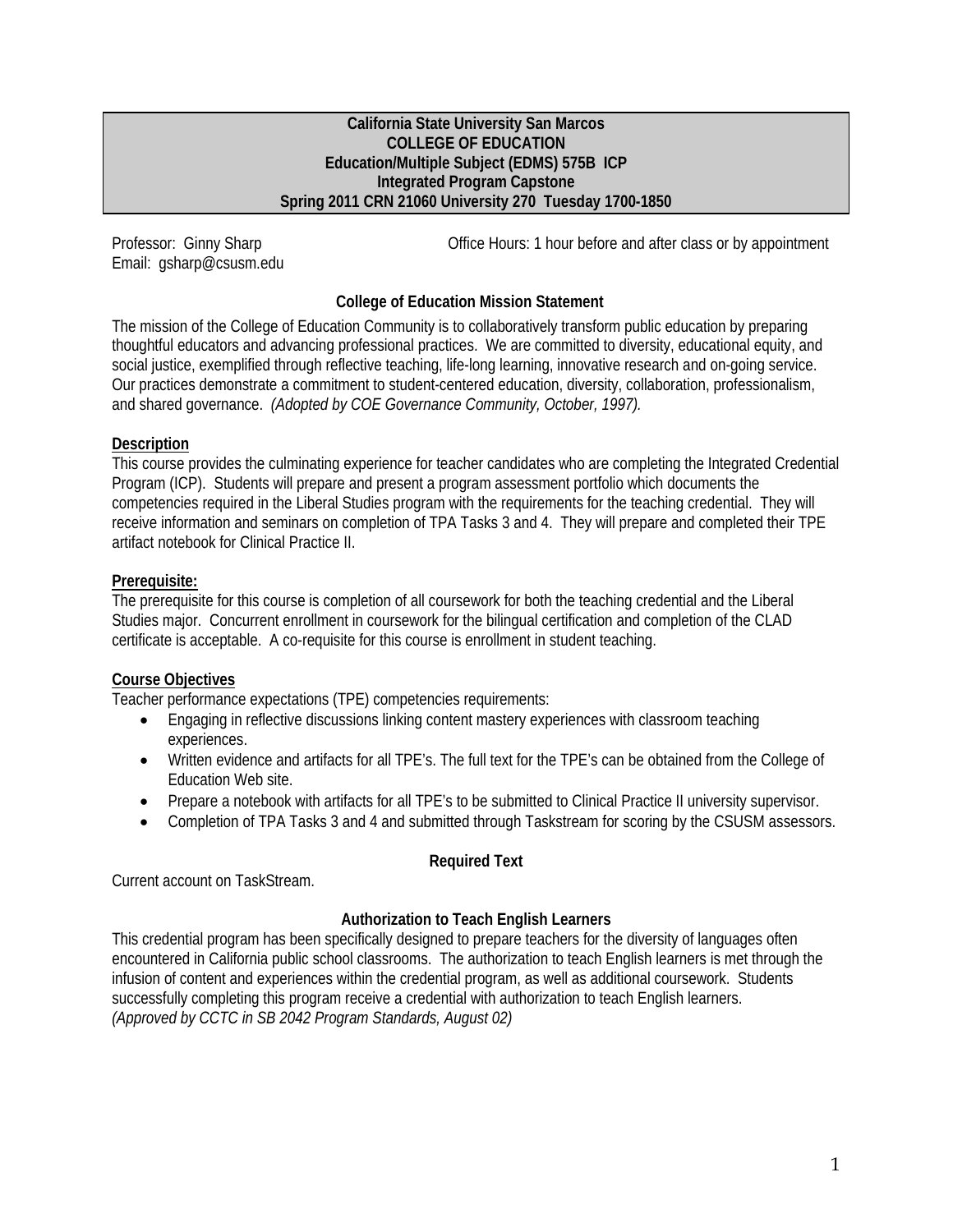#### **STUDENT LEARNING OUTCOMES**

This course will take place in a virtual environment with some face to face sessions in which attendance is required. The local TPE's will be completed in the time requirement for assessment. There will be face to face sessions as well as multimedia presentations through Cougar Courses for assistance in completing TPA Tasks 3 and 4.Student Services will conduct the finishing seminar for completion of the credential requirements.

### **College of Education Attendance Policy**

 all classes and participate actively. At a minimum, students must attend more than 80% of class time, or s/he may *COE Governance Community, December, 1997).* Due to the dynamic and interactive nature of courses in the College of Education, all students are expected to attend not receive a passing grade for the course at the discretion of the instructor. Individual instructors may adopt more stringent attendance requirements. **You will be required to attend 2 class mandatory meetings.** Should the student have extenuating circumstances, s/he should contact the instructor as soon as possible. *(Adopted by the* 

#### **Students with Disabilities Requiring Reasonable Accommodations**

Students with disabilities who require reasonable accommodations must be approved for services by providing appropriate and recent documentation to the Office of Disable Student Services (DSS). This office is located in Craven Hall 5205, and can be contacted by phone at (760) 750-4905, or TTY (760) 750-4909. Students authorized by DSS to receive reasonable accommodations should meet with their instructor during office hours or, in order to ensure confidentiality, in a more private setting.

#### **Course Requirements**

#### **California Standards for the Teaching Profession (CSTP) Teaching Performance Expectations (TPEs)**

The purpose of the TPE notebook is to assess how well you meet the TPEs. All artifacts will be collected during your Clinical Practice experience using your knowledge of previous course experiences. You are expected to write an explanation of the TPE so your University Supervisor can determine if you have met each TPE. Your task to write a cogent reflective statement for each TPE on how the artifacts you have chosen provide evidence that shows you have demonstrated meeting each TPE.

## **Grading Standards**

- Successful completion of the notebook demonstrating competence in the Teaching Performance Expectations. Notebook to be given to your university supervisor for CPII
- Participation in discussion directly related to TPA Task 3 and 4.

## **All-University Writing Requirement:**

 2,500 words. This will be met through written reactions and reflections related to assigned readings/assignments. In keeping with the All-University Writing Requirement, all 3 unit courses must have a writing component of at least

#### **CSUSM Academic Honesty Policy**

"Students will be expected to adhere to standards of academic honesty and integrity, as outlined in the Student Academic Honesty Policy. All written work and oral presentation assignments must be original work. All ideas/materials that are borrowed from other sources must have appropriate references to the original sources. Any quoted material should give credit to the source and be punctuated with quotation marks.

Students are responsible for honest completion of their work including examinations. There will be no tolerance for infractions. If you believe there has been an infraction by someone in the class, please bring it to the instructor's attention. The instructor reserves the right to discipline any student for academic dishonesty in accordance with the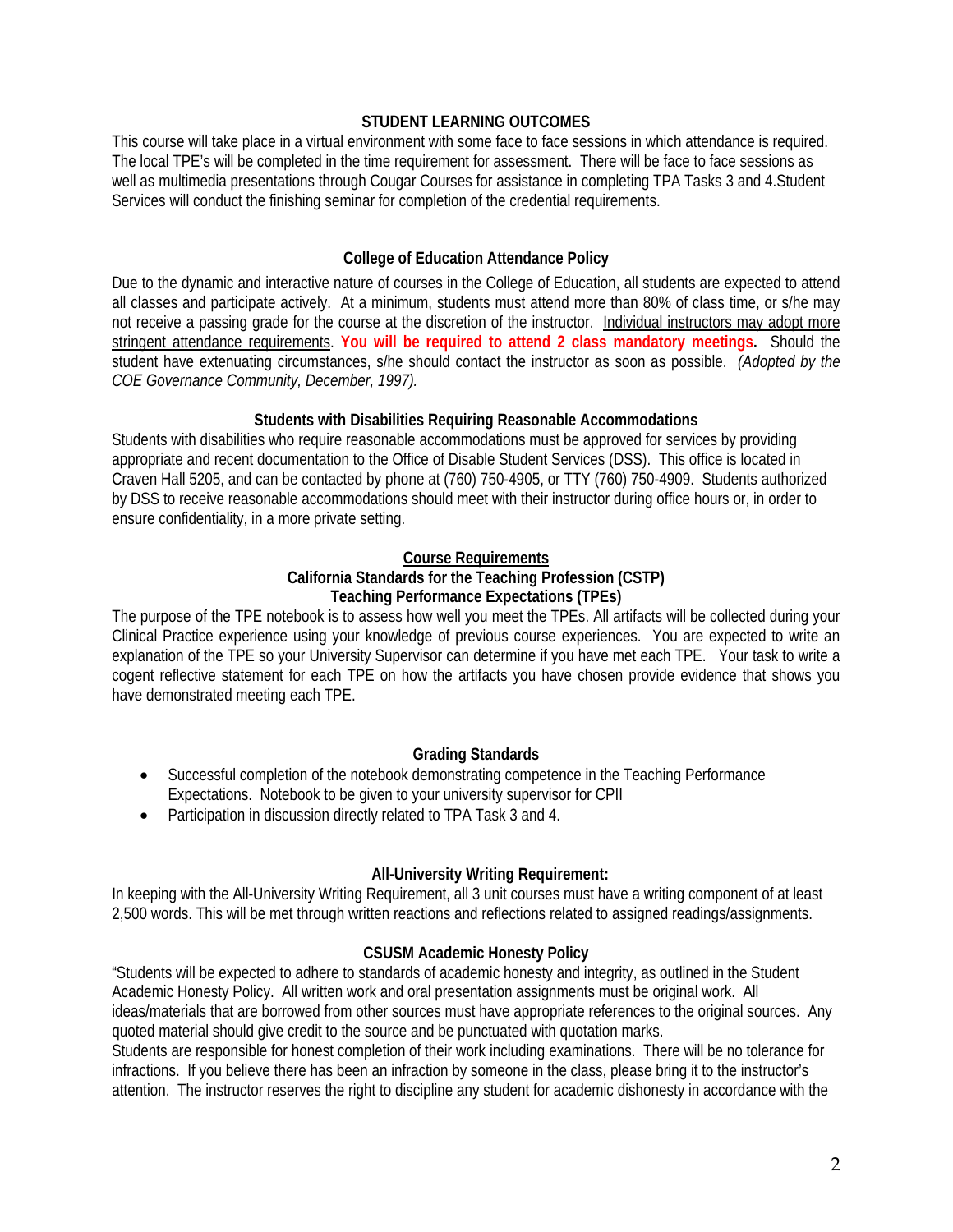general rules and regulations of the university. Disciplinary action may include the lowering of grades and/or the assignment of a failing grade for an exam, assignment, or the class as a whole."

Incidents of Academic Dishonesty will be reported to the Dean of Students. Sanctions at the University level may include suspension or expulsion from the University.

# **Plagiarism:**

As an educator, it is expected that each student will do his/her own work, and contribute equally to group projects and processes. Plagiarism or cheating is unacceptable under any circumstances. If you are in doubt about whether your work is paraphrased or plagiarized see the Plagiarism Prevention for Students website http://library.csusm.edu/plagiarism/index.html. If there are questions about academic honesty, please consult the University catalog.

# **Use of Technology:**

Students are expected to demonstrate competency in the use of various forms of technology (i.e. word processing, electronic mail, WebCT6, use of the Internet, and/or multimedia presentations). Specific requirements for course assignments with regard to technology are at the discretion of the instructor. Keep a digital copy of all assignments for use in your teaching portfolio. All assignments will be submitted online, and some will be submitted in hard copy as well. Details will be given in class.

## **Electronic Communication Protocol:**

Electronic correspondence is a part of your professional interactions. If you need to contact the instructor, e-mail is often the easiest way to do so. It is my intention to respond to all received e-mails in a timely manner. Please be reminded that e-mail and on-line discussions are a very specific form of communication, with their own nuances and etiquette. For instance, electronic messages sent in all upper case (or lower case) letters, major typos, or slang, often communicate more than the sender originally intended. With that said, please be mindful of all e-mail and online discussion messages you send to your colleagues, to faculty members in the College of Education, or to persons within the greater educational community. All electronic messages should be crafted with professionalism and care. Things to consider:

- Would I say in person what this electronic message specifically says?
- How could this message be misconstrued?
- Does this message represent my highest self?
- Am I sending this electronic message to avoid a face-to-face conversation?

In addition, if there is ever a concern with an electronic message sent to you, please talk with the author in person in order to correct any confusion.